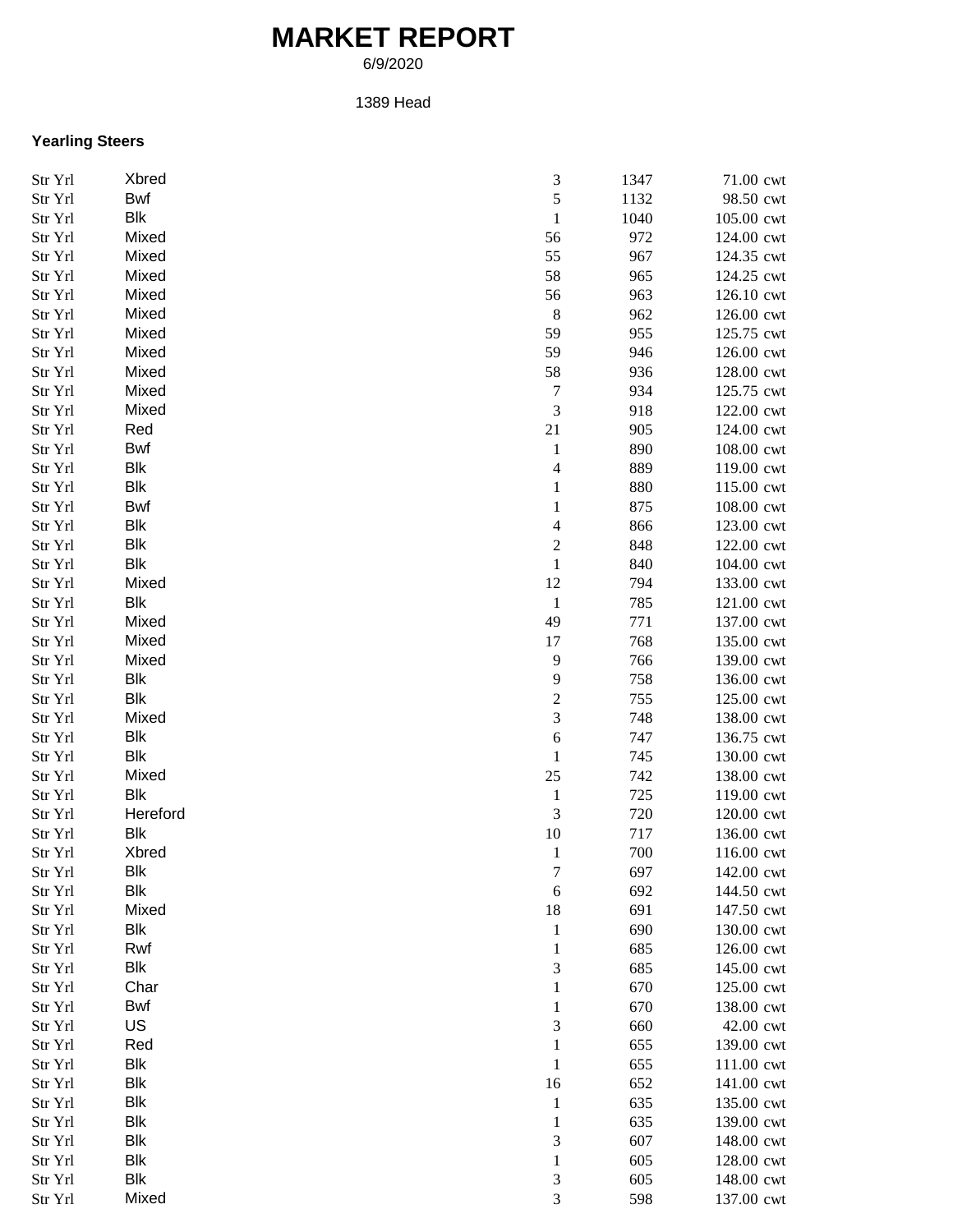| Str Yrl                 | Mixed      | 13                       | 585 | 157.00 cwt |
|-------------------------|------------|--------------------------|-----|------------|
| Str Yrl                 | Blk        | $\mathbf{1}$             | 580 | 135.00 cwt |
| Str Yrl                 | Blk        | $\mathbf{1}$             | 575 | 130.00 cwt |
| Str Yrl                 | <b>Blk</b> | 12                       | 574 | 159.00 cwt |
| Str Yrl                 | <b>Blk</b> | $\boldsymbol{7}$         | 570 | 149.00 cwt |
| Str Yrl                 | <b>Blk</b> | $\overline{\mathcal{L}}$ | 539 | 155.00 cwt |
| Str Yrl                 | <b>Blk</b> | 3                        | 538 | 152.00 cwt |
| Str Yrl                 | <b>Blk</b> | 5                        | 528 | 157.00 cwt |
| Str Yrl                 | <b>Blk</b> | $\mathbf{1}$             | 500 | 155.00 cwt |
| Str Yrl                 | Blk        | $\overline{\mathcal{A}}$ | 460 | 155.00 cwt |
| Str Yrl                 | Xbred      | $\mathbf{1}$             | 430 | 51.00 cwt  |
| Str Yrl                 | <b>Bwf</b> | $\mathbf{1}$             | 355 | 169.00 cwt |
| <b>Steer Calves</b>     |            |                          |     |            |
| Str Calf                | Char       | $\mathbf{1}$             | 845 | 108.00 cwt |
| Str Calf                | <b>Blk</b> | 33                       | 654 | 138.00 cwt |
| Str Calf                | <b>Blk</b> | $\mathfrak{Z}$           | 618 | 138.00 cwt |
| Str Calf                | Blk        | $\overline{4}$           | 615 | 134.00 cwt |
| Str Calf                | Blk        | 20                       | 566 | 140.00 cwt |
| Str Calf                | <b>Blk</b> | 3                        | 548 | 147.00 cwt |
| Str Calf                | <b>Blk</b> | 3                        | 500 | 145.00 cwt |
|                         | Blk        |                          | 450 | 144.00 cwt |
| Str Calf                | Blk        | $\mathbf{1}$             |     |            |
| Str Calf                |            | $\mathbf{1}$             | 375 | 162.00 cwt |
| Str Calf                | <b>Blk</b> | $\mathbf{1}$             | 260 | 575.00 hd  |
| <b>Yearling Heifers</b> |            |                          |     |            |
| Hfr Yrl                 | <b>Bwf</b> | $\overline{\mathcal{A}}$ | 840 | 102.00 cwt |
| Hfr Yrl                 | <b>Blk</b> | $\mathbf{1}$             | 830 | 96.00 cwt  |
| Hfr Yrl                 | Bwf        | $\mathbf{1}$             | 810 | 102.00 cwt |
| Hfr Yrl                 | Red        | 8                        | 804 | 114.00 cwt |
| Hfr Yrl                 | Blk        | 5                        | 799 | 114.00 cwt |
| Hfr Yrl                 | Gwf        | $\mathbf{1}$             | 775 | 112.00 cwt |
| Hfr Yrl                 | Mixed      | $\boldsymbol{7}$         | 769 | 116.00 cwt |
| Hfr Yrl                 | Hereford   | 5                        | 769 | 116.00 cwt |
| Hfr Yrl                 | Blk        | $\boldsymbol{2}$         | 768 | 107.00 cwt |
| Hfr Yrl                 | Mixed      | 22                       | 684 | 124.50 cwt |
| Hfr Yrl                 | Blk        | 14                       | 677 | 126.25 cwt |
| Hfr Yrl                 | Blk        | 5                        | 676 | 126.50 cwt |
| Hfr Yrl                 | Rwf        | $\overline{\mathbf{c}}$  | 668 | 105.00 cwt |
| Hfr Yrl                 | <b>Bwf</b> | $\mathbf{1}$             | 650 | 116.00 cwt |
| Hfr Yrl                 | Blk        | $\mathfrak{Z}$           | 643 | 116.00 cwt |
| Hfr Yrl                 | Blk        | $\overline{9}$           | 643 | 124.00 cwt |
| Hfr Yrl                 | <b>Blk</b> | $10\,$                   | 634 | 127.50 cwt |
| Hfr Yrl                 | Hereford   | 5                        | 628 | 124.00 cwt |
| Hfr Yrl                 | Blk        | $\mathbf{1}$             | 615 | 93.00 cwt  |
| Hfr Yrl                 | <b>Blk</b> | 8                        | 603 | 131.00 cwt |
| Hfr Yrl                 | Blk        | $\overline{\mathbf{c}}$  | 603 | 119.00 cwt |
| Hfr Yrl                 | Blk        | $\overline{c}$           | 600 | 123.00 cwt |
| Hfr Yrl                 | Mixed      | $\sqrt{6}$               | 595 | 121.00 cwt |
| Hfr Yrl                 | Blk        | 10                       | 569 | 139.00 cwt |
| Hfr Yrl                 | Mixed      | 24                       | 562 | 142.00 cwt |
| Hfr Yrl                 | Blk        | $\mathfrak{Z}$           | 562 | 115.00 cwt |
| Hfr Yrl                 | Blk        | $\mathbf{1}$             | 555 | 71.00 cwt  |
| Hfr Yrl                 | Blk        | $\overline{\mathbf{c}}$  | 540 | 128.00 cwt |
| Hfr Yrl                 | Blk        | 5                        | 524 | 139.00 cwt |
| Hfr Yrl                 | Mixed      | 9                        | 518 | 129.00 cwt |
|                         |            |                          |     |            |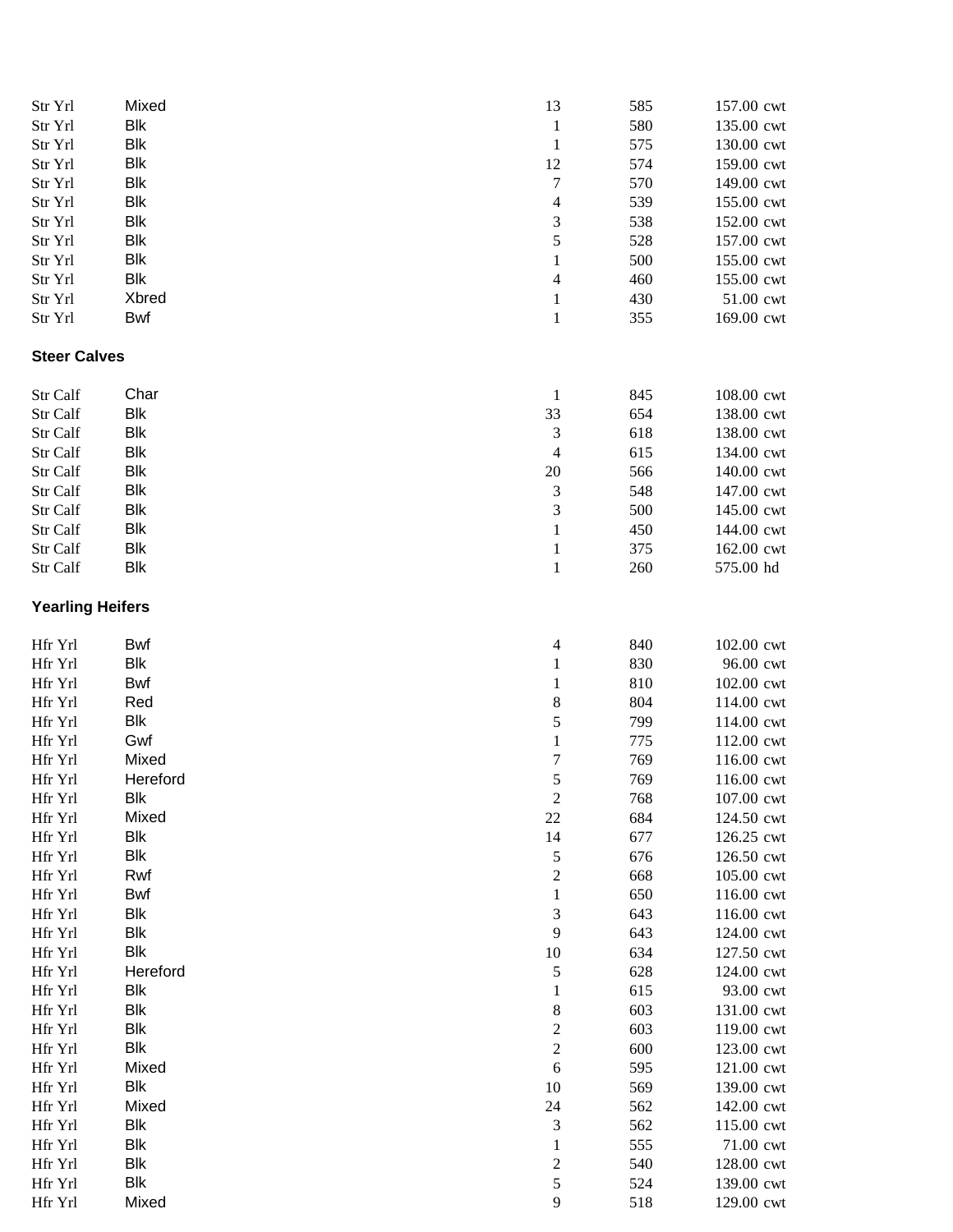| Hfr Yrl                              | Blk                 | 3                                       | 505        | 136.00 cwt              |
|--------------------------------------|---------------------|-----------------------------------------|------------|-------------------------|
| Hfr Yrl                              | Blk                 | $\mathbf{1}$                            | 500        | 115.00 cwt              |
| Hfr Yrl                              | Mixed               | 6                                       | 471        | 125.00 cwt              |
| Hfr Yrl                              | Blk                 | $\mathfrak{Z}$                          | 443        | 143.00 cwt              |
| Hfr Yrl                              | Blk                 | $\overline{\mathcal{A}}$                | 438        | 151.00 cwt              |
| Hfr Yrl                              | Red                 | $\boldsymbol{2}$                        | 368        | 136.00 cwt              |
| <b>Heifer Calves</b>                 |                     |                                         |            |                         |
| Hfr Calf                             | <b>Blk</b>          | $\overline{\mathcal{A}}$                | 725        | 104.00 cwt              |
| Hfr Calf                             | Blk                 | $\overline{\mathcal{A}}$                | 661        | 119.00 cwt              |
| Hfr Calf                             | Mixed               | $\overline{\mathbf{c}}$                 | 660        | 125.00 cwt              |
| Hfr Calf                             | Mixed               | 3                                       | 598        | 115.00 cwt              |
| Hfr Calf                             | Blk                 | $\overline{\mathbf{c}}$                 | 548        | 103.00 cwt              |
| Hfr Calf                             | Blk                 | 6                                       | 536        | 136.00 cwt              |
| Hfr Calf                             | Blk                 | $\mathbf{1}$                            | 515        | 113.00 cwt              |
| Hfr Calf                             | <b>Blk</b>          | 5                                       | 504        | 129.00 cwt              |
| Hfr Calf                             | Blk                 | $\mathbf{1}$                            | 470        | 119.00 cwt              |
| Hfr Calf                             | Mixed               | $\overline{\mathcal{A}}$                | 460        | 133.00 cwt              |
| Hfr Calf                             | <b>Blk</b>          | $\mathbf{1}$                            | 440        | 116.00 cwt              |
| Hfr Calf                             | <b>Blk</b>          | $\overline{\mathbf{c}}$                 | 378        | 123.00 cwt              |
| Hfr Calf                             | <b>Blk</b>          | $\overline{c}$                          | 358        | 139.00 cwt              |
| Hfr Calf                             | Blk                 | $\overline{\mathbf{c}}$                 | 330        | 154.00 cwt              |
| Hfr Calf                             | Blk                 | $\overline{4}$                          | 301        | 450.00 hd               |
| Hfr Calf                             | Blk                 | $\mathbf{1}$                            | 265        | 510.00 hd               |
| Hfr Calf                             | Bwf                 | $\mathbf{1}$                            | 115        | 320.00 hd               |
| <b>Bull Calves</b>                   |                     |                                         |            |                         |
| <b>Bull Calf</b>                     | Rwf                 | $\mathbf{1}$                            | 950        | 81.00 cwt               |
| <b>Bull Calf</b>                     | Blk                 | $\mathbf{1}$                            | 940        | 85.00 cwt               |
| <b>Bull Calf</b>                     | Bwf                 | $\mathbf{1}$                            | 905        | 74.00 cwt               |
| <b>Bull Calf</b>                     | Blk                 | 3                                       | 882        | 104.00 cwt              |
| <b>Bull Calf</b>                     | Mixed               | 6                                       | 878        | 90.00 cwt               |
| <b>Bull Calf</b>                     | Blk                 | $\mathbf{1}$                            | 875        | 71.00 cwt               |
| <b>Bull Calf</b>                     | Blk                 | $\mathbf{1}$                            | 745        | 138.00 cwt              |
| <b>Bull Calf</b>                     | Mixed               | $\sqrt{6}$                              | 728        | 113.00 cwt              |
| <b>Bull Calf</b>                     | Blk                 | 3                                       | 705        | 106.00 cwt              |
| <b>Bull Calf</b>                     | Blk                 | $\overline{4}$                          | 661        | 125.50 cwt              |
| <b>Bull Calf</b>                     | Red                 | $\mathbf{1}$                            | 655        | 100.00 cwt              |
| <b>Bull Calf</b>                     | Mixed               | 5                                       | 654        | 118.00 cwt              |
| <b>Bull Calf</b>                     | Red                 | $\mathbf{1}$                            | 650        | 118.00 cwt              |
| <b>Bull Calf</b>                     | Blk                 | $\mathbf{1}$                            | 605        | 105.00 cwt              |
| <b>Bull Calf</b>                     | Blk                 | $\mathbf{1}$                            | 575        | 135.00 cwt              |
| <b>Bull Calf</b>                     | Mixed               | 12                                      | 572        | 129.00 cwt              |
| <b>Bull Calf</b>                     | Rwf                 | $\mathbf{1}$                            | 545        | 106.00 cwt              |
| <b>Bull Calf</b>                     | Blk                 | $\mathbf{1}$                            | 545        | 125.00 cwt              |
| <b>Bull Calf</b>                     | <b>Blk</b>          | $\overline{\mathcal{A}}$                | 534        | 136.00 cwt              |
| <b>Bull Calf</b>                     | Mixed<br>Xbred      | $\overline{c}$                          | 533        | 114.00 cwt              |
| <b>Bull Calf</b>                     | Mixed               | $\mathbf{1}$                            | 515<br>502 | 115.00 cwt              |
| <b>Bull Calf</b>                     | Xbred               | 11                                      |            | 130.00 cwt              |
| <b>Bull Calf</b>                     | Mixed               | $\mathbf{1}$                            | 415        | 53.00 cwt               |
| <b>Bull Calf</b>                     |                     | 11                                      | 415        | 149.00 cwt              |
| <b>Bull Calf</b><br><b>Bull Calf</b> | Mixed<br><b>Blk</b> | $\overline{\mathbf{c}}$<br>$\mathbf{1}$ | 375<br>375 | 168.00 cwt<br>550.00 hd |
| <b>Bull Calf</b>                     | Blk                 | $\mathbf{1}$                            | 365        | 165.00 cwt              |
| <b>Bull Calf</b>                     | <b>Blk</b>          | $\mathbf{1}$                            | 365        | 560.00 hd               |
| <b>Bull Calf</b>                     | <b>Blk</b>          | $\mathbf{1}$                            | 355        | 156.00 cwt              |
|                                      |                     |                                         |            |                         |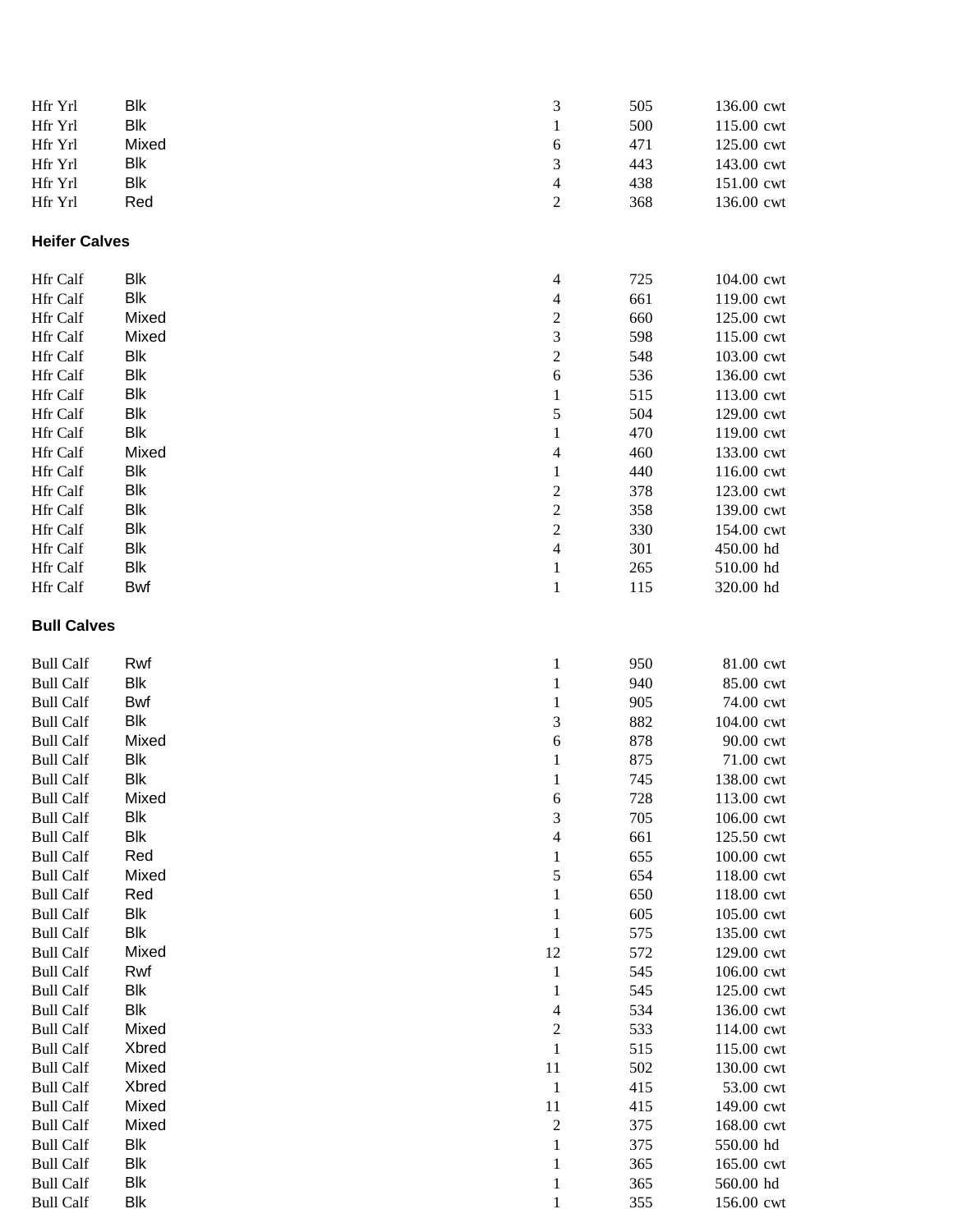| <b>Bull Calf</b> | <b>Blk</b>               | $\overline{c}$                 | 310              | 560.00 hd              |
|------------------|--------------------------|--------------------------------|------------------|------------------------|
| <b>Bull Calf</b> | <b>Blk</b>               | $\,1$                          | 295              | 550.00 hd              |
| <b>Pairs</b>     |                          |                                |                  |                        |
| Pair             | <b>Blk</b>               | $\mathbf{1}$                   | 1870             | 1410.00 pr             |
| Pair             | <b>Blk</b>               | $\sqrt{ }$                     | 1781             | 1350.00 pr             |
| Pair             | <b>Blk</b>               | $\mathbf{1}$                   | 1750             | 1310.00 pr             |
| Pair             | <b>Blk</b>               | $\mathbf{1}$                   | 1570             | 1400.00 pr             |
| Pair             | <b>Blk</b>               | 12                             | 1424             | 1525.00 pr             |
| Pair             | <b>Blk</b>               | $\boldsymbol{0}$               | $\boldsymbol{0}$ | 1360.00 pr             |
| Cows             |                          |                                |                  |                        |
| Cow              | <b>Blk</b>               | $\mathbf{1}$                   | 2055             | 58.00 cwt              |
| Cow              | <b>Blk</b>               | $\mathbf{1}$                   | 1725             | 1360.00 hd             |
| Cow              | <b>Blk</b>               | $\overline{c}$                 | 1538             | 67.00 cwt              |
| Cow              | <b>Blk</b>               | $\,1$                          | 1530             | 63.00 cwt              |
| Cow              | <b>Blk</b>               | $\mathbf{1}$                   | 1505             | 64.00 cwt              |
| Cow              | <b>Blk</b>               | $\mathbf{1}$                   | 1485             | 69.00 cwt              |
| Cow              | <b>Blk</b>               | $\mathbf{1}$                   | 1485             | 68.00 cwt              |
| Cow              | <b>Blk</b>               | $\mathbf{1}$                   | 1470             | 69.00 cwt              |
| Cow              | <b>Blk</b>               | $\mathbf{1}$                   | 1465             | 64.00 cwt              |
| Cow              | <b>Blk</b>               | $\mathbf{1}$                   | 1465             | 67.00 cwt              |
| Cow              | <b>Blk</b>               | $\overline{\mathbf{c}}$        | 1458             | 67.00 cwt              |
| Cow              | <b>Blk</b>               | $\overline{c}$                 | 1448             | 70.00 cwt              |
| Cow              | <b>Blk</b>               | $\mathbf{1}$                   | 1445             | 69.00 cwt              |
| Cow              | <b>Blk</b>               | $\mathbf{1}$                   | 1410             | 67.00 cwt              |
| Cow              | <b>Blk</b>               | $\mathbf{1}$                   | 1410             | 62.00 cwt              |
| Cow              | <b>Blk</b>               | $\overline{c}$                 | 1398             | 67.00 cwt              |
| Cow              | <b>Blk</b>               | $\overline{c}$                 | 1380             | 64.00 cwt              |
| Cow              | <b>Blk</b>               | $\,1$                          | 1350             | 69.00 cwt              |
| Cow              | <b>Blk</b>               | $\overline{c}$                 | 1340             | 65.00 cwt              |
| Cow              | <b>Blk</b>               | $\,1$                          | 1330             | 69.00 cwt              |
| Cow              | <b>Blk</b>               | $\mathbf{1}$                   | 1320             | 63.00 cwt              |
| Cow              | Hereford                 | $\mathbf{1}$                   | 1320             | 38.00 cwt              |
| Cow              | Blk                      | 5                              | 1305             | 66.50 cwt              |
| Cow              | <b>Blk</b>               | $\mathbf{1}$                   | 1300             | 64.00 cwt              |
| Cow              | <b>Blk</b>               | $\mathbf{1}$                   | 1295             | 61.00 cwt              |
| Cow              | <b>Blk</b><br><b>Blk</b> | $\boldsymbol{2}$               | 1295             | 65.00 cwt              |
| Cow              | Bwf                      | $\overline{c}$<br>$\mathbf{1}$ | 1290<br>1285     | 70.00 cwt<br>63.00 cwt |
| Cow<br>Cow       | Bwf                      | $\mathbf{1}$                   | 1285             | 63.00 cwt              |
| Cow              | <b>Blk</b>               | $\mathbf{1}$                   | 1285             | 70.00 cwt              |
| Cow              | <b>Blk</b>               | 1                              | 1270             | 65.00 cwt              |
| Cow              | <b>Blk</b>               | $\mathbf{1}$                   | 1270             | 1225.00 hd             |
| Cow              | Mixed                    | 3                              | 1263             | 65.00 cwt              |
| Cow              | <b>Blk</b>               | $\mathbf{1}$                   | 1260             | 67.00 cwt              |
| Cow              | <b>Blk</b>               | 1                              | 1240             | 67.00 cwt              |
| Cow              | <b>Blk</b>               | $\mathbf{1}$                   | 1235             | 69.00 cwt              |
| Cow              | Red                      | $\overline{c}$                 | 1233             | 1100.00 hd             |
| Cow              | <b>Blk</b>               | $\mathbf{1}$                   | 1225             | 68.00 cwt              |
| Cow              | Mixed                    | $\overline{c}$                 | 1218             | 64.00 cwt              |
| Cow              | Red                      | $\,1$                          | 1215             | 66.00 cwt              |
| Cow              | Mixed                    | $\overline{c}$                 | 1205             | 64.50 cwt              |
| Cow              | Mixed                    | 3                              | 1193             | 66.00 cwt              |
| Cow              | Blk                      | 1                              | 1190             | 66.00 cwt              |
| Cow              | <b>Blk</b>               | 1                              | 1185             | 850.00 hd              |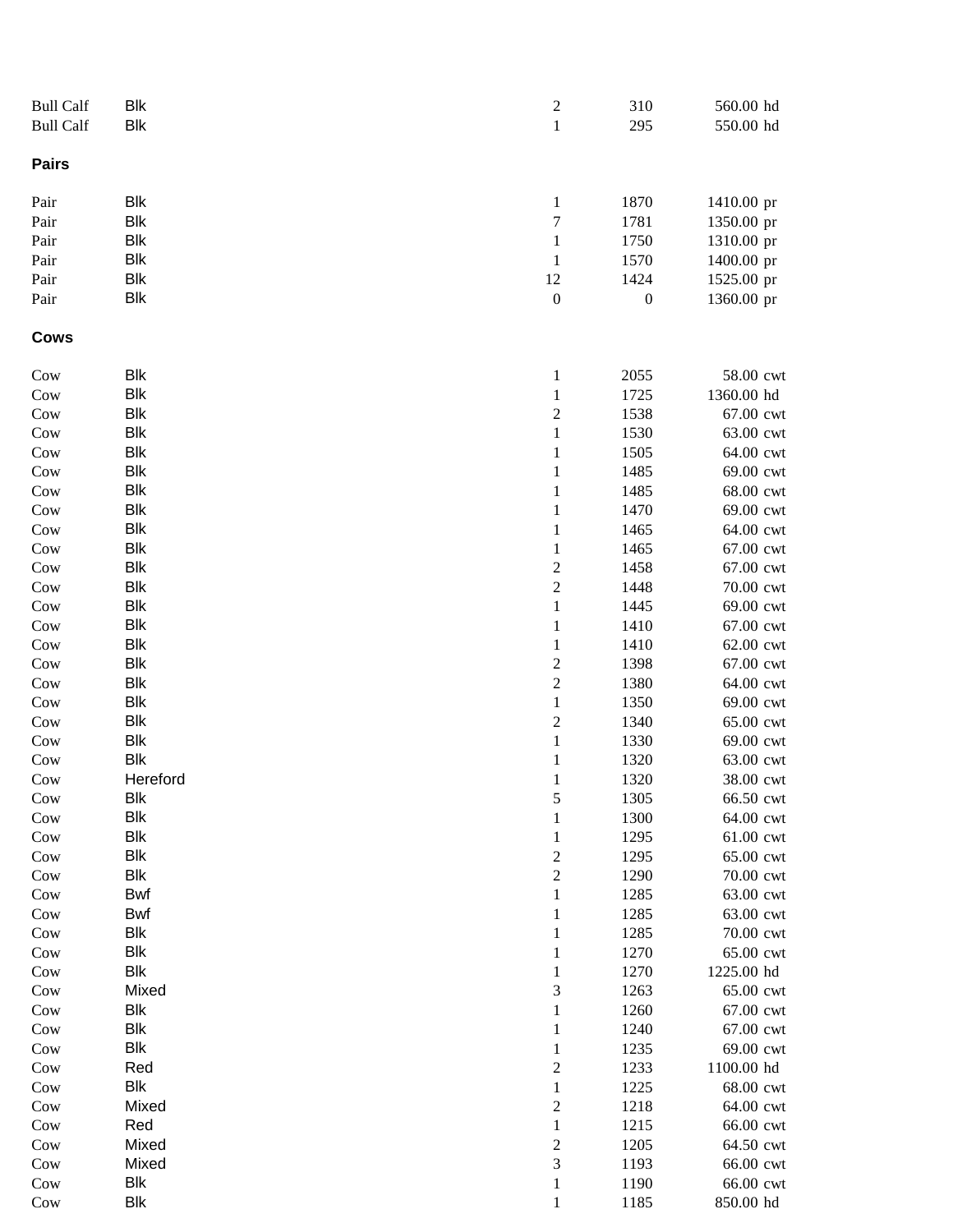| Cow          | Char           | $\mathbf{1}$                          | 1170         | 55.00 cwt              |
|--------------|----------------|---------------------------------------|--------------|------------------------|
| Cow          | <b>Blk</b>     | $\mathbf{1}$                          | 1160         | 900.00 hd              |
| Cow          | <b>Blk</b>     | $\overline{c}$                        | 1155         | 62.00 cwt              |
| Cow          | <b>Blk</b>     | $\mathbf{1}$                          | 1155         | 64.00 cwt              |
| Cow          | <b>Blk</b>     | $\mathbf{1}$                          | 1150         | 900.00 hd              |
| Cow          | <b>Blk</b>     | $\mathbf{1}$                          | 1150         | 63.00 cwt              |
| Cow          | Dairy          | $\,1$                                 | 1145         | 58.00 cwt              |
| Cow          | <b>Blk</b>     | 10                                    | 1140         | 65.00 cwt              |
| Cow          | Mixed          | 3                                     | 1128         | 63.00 cwt              |
| Cow          | <b>Blk</b>     | 3                                     | 1128         | 68.00 cwt              |
| Cow          | <b>Blk</b>     | 5                                     | 1125         | 65.00 cwt              |
| Cow          | <b>Blk</b>     | $\mathfrak{Z}$                        | 1120         | 62.00 cwt              |
| Cow          | <b>Blk</b>     | $\overline{c}$                        | 1120         | 60.00 cwt              |
| Cow          | <b>Blk</b>     | $\mathbf{1}$                          | 1120         | 800.00 hd              |
| Cow          | Mixed          | $\overline{4}$                        | 1114         | 63.00 cwt              |
| Cow          | <b>Bwf</b>     | $\mathbf{1}$                          | 1105         | 59.00 cwt              |
| Cow          | <b>Blk</b>     | $\mathbf{1}$                          | 1105         | 66.00 cwt              |
| Cow          | <b>Blk</b>     | $\overline{c}$                        | 1100         | 49.00 cwt              |
| Cow          | <b>Blk</b>     | $\,1\,$                               | 1100         | 66.00 cwt              |
| Cow          | <b>Blk</b>     | $\boldsymbol{2}$                      | 1090         | 62.00 cwt              |
| Cow          | <b>Blk</b>     | $\sqrt{6}$                            | 1081         | 66.00 cwt              |
| Cow          | <b>Blk</b>     | $\mathbf{1}$                          | 1075         | 67.00 cwt              |
| Cow          | <b>Bwf</b>     | $\mathbf{1}$                          | 1055         | 50.00 cwt              |
| Cow          | Red            | $\mathbf{1}$                          | 1045         | 68.00 cwt              |
| Cow          | Mixed<br>Mixed | $\mathfrak s$<br>14                   | 1039<br>1039 | 62.00 cwt              |
| Cow          | <b>Blk</b>     |                                       | 1036         | 62.50 cwt<br>63.50 cwt |
| Cow<br>Cow   | <b>Blk</b>     | $\sqrt{6}$<br>$\mathbf{1}$            | 1015         | 83.00 cwt              |
| Cow          | Mixed          | 14                                    | 989          | 64.00 cwt              |
| Cow          | <b>Blk</b>     | $\sqrt{2}$                            | 973          | 57.00 cwt              |
| Cow          | <b>Blk</b>     | $\,1\,$                               | 970          | 62.00 cwt              |
| Cow          | Rwf            | $\mathbf{1}$                          | 970          | 62.00 cwt              |
| Cow          | Red            |                                       | 930          | 63.00 cwt              |
| Cow          | <b>Blk</b>     | $\begin{array}{c} 2 \\ 2 \end{array}$ | 915          | 59.00 cwt              |
| Cow          | <b>Blk</b>     | $\,1$                                 | 905          | 59.00 cwt              |
| Cow          | Xbred          | $\mathbf{1}$                          | 905          | 61.00 cwt              |
| Cow          | Red            | $\mathbf{1}$                          | 895          | 56.00 cwt              |
| Cow          | Blk            | $\mathbf{1}$                          | 895          | 56.00 cwt              |
| Cow          | <b>Blk</b>     | $\mathbf{1}$                          | 885          | 15.00 cwt              |
| Cow          | <b>Blk</b>     | $\mathbf{1}$                          | 880          | 850.00 hd              |
| Cow          | Xbred          | $\mathbf{1}$                          | 870          | 59.00 cwt              |
| Cow          | <b>Blk</b>     | $\mathbf{1}$                          | 825          | 55.00 cwt              |
| Cow          | Mixed          | 3                                     | 823          | 77.00 cwt              |
| Cow          | Xbred          | $\mathbf{1}$                          | 810          | 38.00 cwt              |
| Cow          | <b>Blk</b>     | 3                                     | 757          | 92.00 cwt              |
| Cow          | Xbred          | $\mathbf 1$                           | 635          | 33.00 cwt              |
| <b>Bulls</b> |                |                                       |              |                        |
| Bull         | Hereford       | $\mathbf{1}$                          | 2255         | 89.00 cwt              |
| Bull         | Blk            | $\mathbf{1}$                          | 1830         | 90.00 cwt              |
| Bull         | <b>Blk</b>     | $\overline{c}$                        | 1770         | 91.50 cwt              |
| Bull         | Hereford       | $\mathbf{1}$                          | 1745         | 89.00 cwt              |
| Bull         | <b>Blk</b>     | $\mathbf{1}$                          | 1720         | 83.00 cwt              |
| Bull         | <b>Blk</b>     | $\overline{c}$                        | 1698         | 86.00 cwt              |
| <b>Bull</b>  | Blk            | $\mathbf{1}$                          | 1690         | 92.00 cwt              |
| Bull         | Mixed          | 3                                     | 1655         | 90.50 cwt              |
| Bull         | <b>Blk</b>     | 1                                     | 1615         | 89.00 cwt              |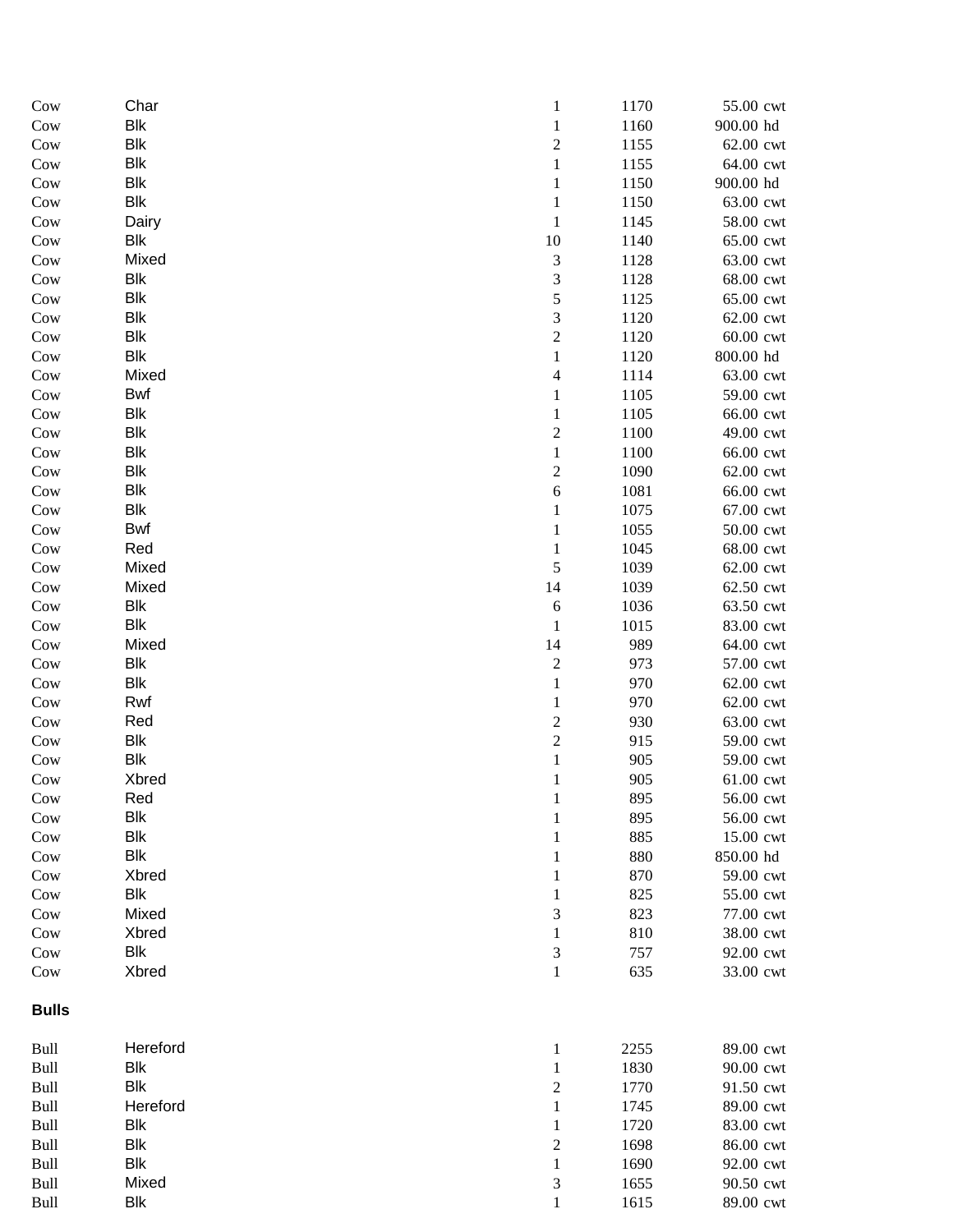| <b>Bull</b> | Red   |   | 1575 | 85.00 cwt |
|-------------|-------|---|------|-----------|
| Bull        | Red   |   | 1565 | 83.00 cwt |
| Bull        | Blk   |   | 1500 | 89.00 cwt |
| Bull        | Blk   |   | 1495 | 85.00 cwt |
| <b>Bull</b> | Blk   | 2 | 1473 | 84.00 cwt |
| Bull        | Blk   |   | 1455 | 74.00 cwt |
| Bull        | Mixed | 3 | 1405 | 86.50 cwt |
| Bull        | Blk   |   | 1285 | 77.00 cwt |
| <b>Bull</b> | Blk   |   | 1280 | 85.00 cwt |
| Bull        | Blk   |   | 1010 | 70.00 cwt |